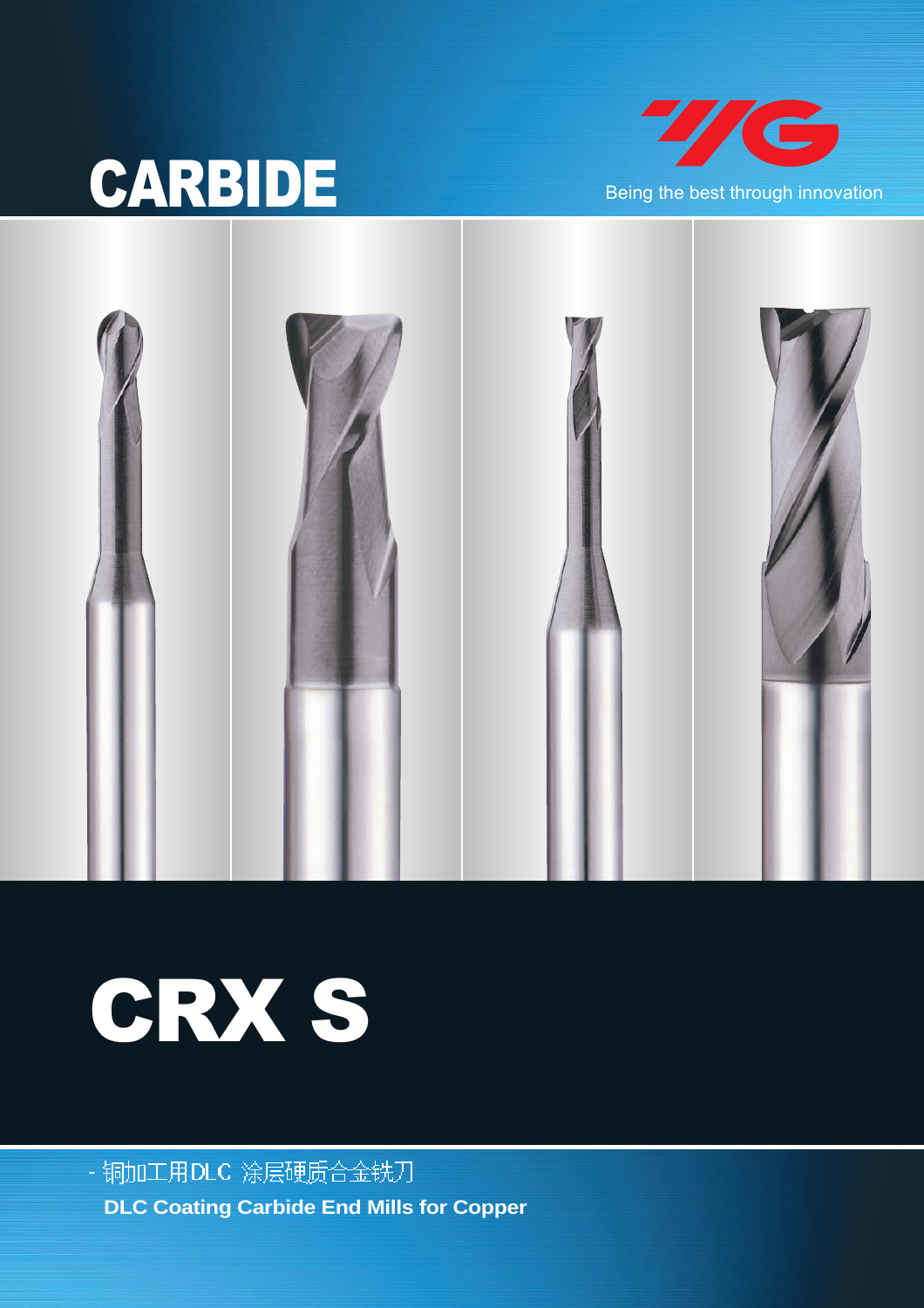# SELECTION GUIDE

| 项目            | 型묵           | 规格                                                                             |                                    | 尺寸<br>最小 最大               | 页           |
|---------------|--------------|--------------------------------------------------------------------------------|------------------------------------|---------------------------|-------------|
| <b>ITEM</b>   | <b>MODEL</b> | <b>DESCRIPTION</b>                                                             | <b>MIN</b>                         | <b>SIZE</b><br><b>MAX</b> | <b>PAGE</b> |
| SGED27        |              | 硬质合金, 2刃 长颈 球头 DLC 涂层<br>CARBIDE, 2 FLUTE LONG NECK BALL NOSE DLC COATING      | R <sub>0.25</sub> R <sub>6.0</sub> |                           | 758         |
| SGED28        |              | 碩质合金,2刃球头 DLC 涂层<br>CARBIDE, 2 FLUTE BALL NOSE DLC COATING                     | R <sub>0.5</sub>                   | R <sub>6.0</sub>          | 760         |
| <b>SGED29</b> |              | 硬质合金,2刃 长颈 圆鼻铣刀 DLC 涂层<br>CARBIDE, 2 FLUTE LONG NECK CORNER RADIUS DLC COATING | D <sub>1.0</sub>                   | D12.0                     | 761         |
| <b>SGED30</b> |              | 硬质合金, 2刃 长颈 DLC 涂层<br>CARBIDE, 2 FLUTE LONG NECK DLC COATING                   | D <sub>0.5</sub>                   | D12.0                     | 763         |
| SGED31        |              | 硬质合金, 2刃 DLC 涂层<br><b>CARBIDE, 2 FLUTE DLC COATING</b>                         | D1.0                               | D <sub>12.0</sub>         | 765         |
|               |              | 推荐的切削条件<br>RECOMMENDED CUTTING CONDITIONS                                      |                                    |                           | 766         |

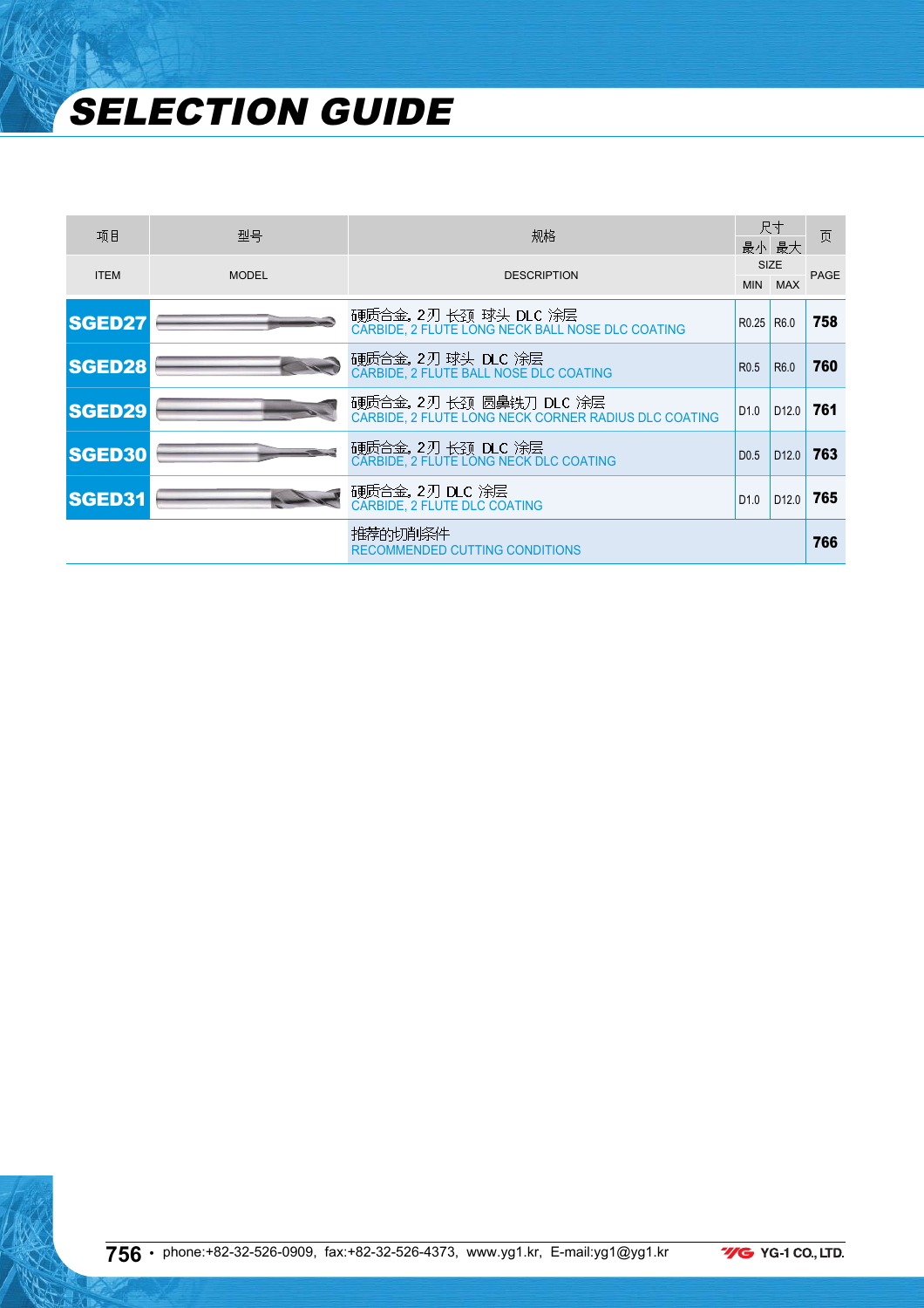### CRX S END MILLS

|                         |                        |                              |                        |                                |                |    |    |                             |               |          | ◎: 优(Excellent) ○: 良(Good) |
|-------------------------|------------------------|------------------------------|------------------------|--------------------------------|----------------|----|----|-----------------------------|---------------|----------|----------------------------|
| 碳钢                      | 合金钢                    | 预硬钢                          | 硬化钢                    | 高硬钢                            | 铜              | 石墨 | 铸铁 | 铝                           | 不锈钢           | 钛        | 铬镍铁合金                      |
| Carbon<br><b>Steels</b> | Alloy<br><b>Steels</b> | Prehardened<br><b>Steels</b> | <b>Hardened Steels</b> | High Hardened<br><b>Steels</b> | Copper         |    |    | Graphite Cast Iron Aluminum | Stainless     | Titanium | Inconel                    |
| $-HB225$                | HB225~325              | HRc30~40                     | HRc40~45 HRc45~55      | HRc55~70                       |                |    |    |                             | <b>Steels</b> |          |                            |
|                         |                        |                              |                        |                                | $\circledcirc$ |    |    |                             |               |          |                            |
|                         |                        |                              |                        |                                | $\circledcirc$ |    |    |                             |               |          |                            |
|                         |                        |                              |                        |                                | $\circledcirc$ |    |    |                             |               |          |                            |
|                         |                        |                              |                        |                                | $\circledcirc$ |    |    |                             |               |          |                            |
|                         |                        |                              |                        |                                | $\circledcirc$ |    |    |                             |               |          |                            |

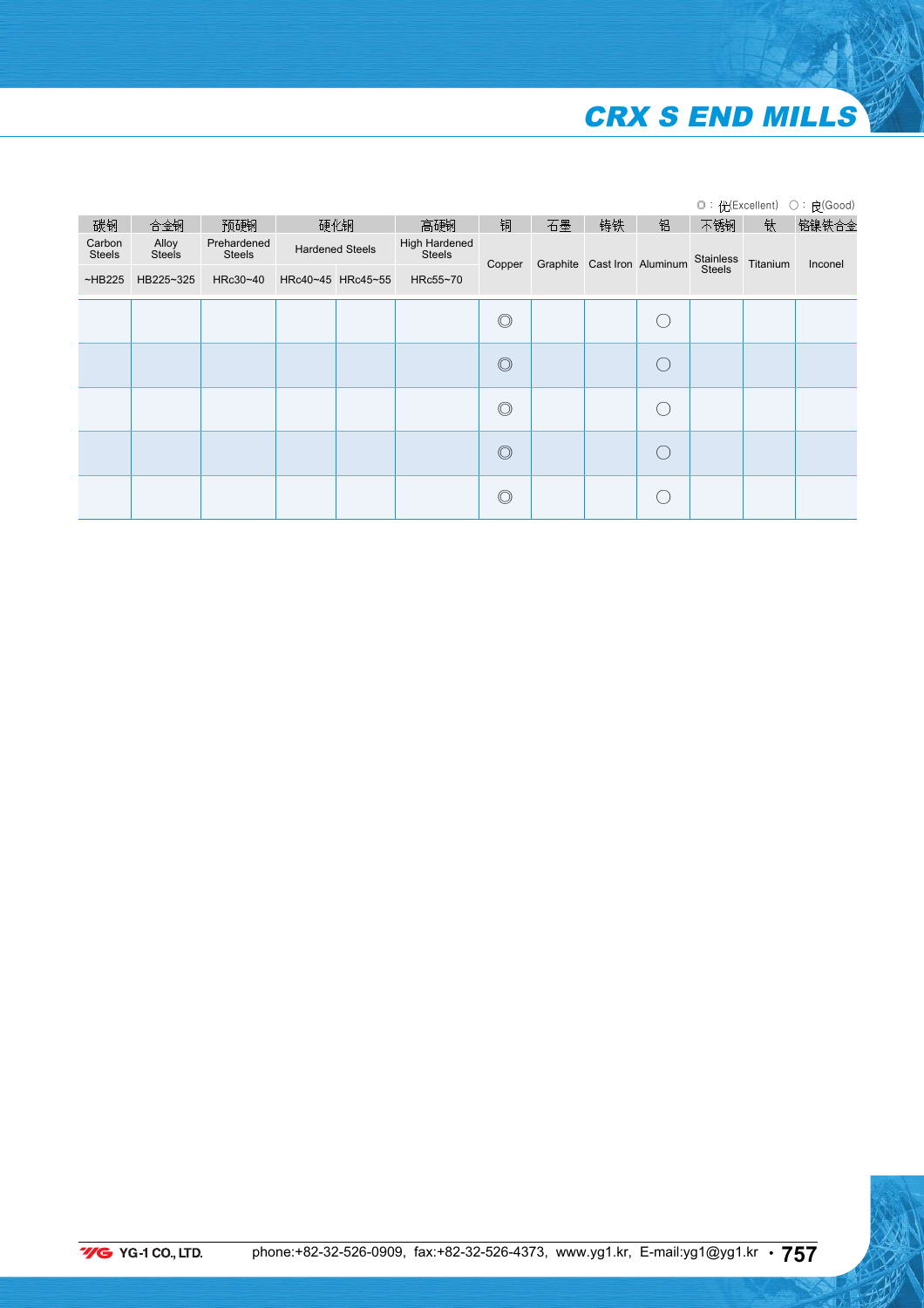### **HSS**

CRX S

GENERAL **CARBIDE** 

▶ Applied YG-1's diamond film coating(DLC)

 $D2$ 

- ▶ Designed to copper, copper alloys soft graphites, reinforced plastics and the matterials affiliated with non-ferrous metals & nonmetals like carbon fiber and glass.
- $\triangleright$  Tight Radius tolerance is applied ( $\pm$ 0.005mm tolerance under R3).

SGED27 **SERIES**

- $\triangleright$  Excellent surface roughness thanks to Mirror Face of cutting edges
- ▶ High strength and minimized vibration are available due to two step taper neck(under R0.5).

 $\overline{1}$ 

L3 L1

R Tn.

**PLAIN SHANK**



**CARBIDE, 2 FLUTE LONG NECK BALL NOSE DLC COATING**



CRX S

▶ 使用YG-1金刚石涂层(DLC)

等非金属材料设计

▶ 使用±5㎞以下精确的半径公差(小于R3) ▶ 由于切削刃的镜面研磨具有出众的表面粗糙度

END MILLS

硬质合金, 2刃 长颈 球头 DLC 涂层

▶ 为铜, 铜合金, 软石墨, 硬塑料, 非金属合成材料或碳化纤维, 玻璃

▶ 通过双重脖颈可进行更高的硬度, 最小的振动的加工(RO.5以下)

|                    |                                      |                                | 单位(Unit) : mm                   |                  |                              |                          |
|--------------------|--------------------------------------|--------------------------------|---------------------------------|------------------|------------------------------|--------------------------|
| 型号                 | 球头半径                                 | 刃部直径                           | 柄部直径                            | 刃长               | 颈长                           | 全长                       |
| <b>EDP No.</b>     | <b>Radius of</b><br><b>Ball Nose</b> | <b>Mill</b><br><b>Diameter</b> | <b>Shank</b><br><b>Diameter</b> | Length<br>of Cut | Length<br><b>Below Shank</b> | <b>Overall</b><br>Length |
|                    | $\mathsf{R}$                         | D <sub>1</sub>                 | D <sub>2</sub>                  | L <sub>1</sub>   | L <sub>3</sub>               | L <sub>2</sub>           |
| <b>SGED2700502</b> | <b>RO.25</b>                         | 0.5                            | 4                               | 0.5              | 2                            | 45                       |
| SGED2700504        | <b>RO.25</b>                         | 0.5                            | $\overline{4}$                  | O.5              | $\overline{4}$               | 45                       |
| <b>SGED2700506</b> | <b>RO.25</b>                         | 0.5                            | 4                               | 0.5              | 6                            | 45                       |
| <b>SGED2700508</b> | <b>RO.25</b>                         | 0.5                            | $\overline{4}$                  | O.5              | 8                            | 45                       |
| SGED2700510        | RO.25                                | 0.5                            | 4                               | O.5              | 10                           | 45                       |
| <b>SGED2700602</b> | RO.3                                 | 0.6                            | 4                               | O.6              | $\mathsf{P}$                 | 45                       |
| SGED2700604        | <b>RO.3</b>                          | 0.6                            | 4                               | O.6              | $\overline{4}$               | 45                       |
| <b>SGED2700606</b> | RO.3                                 | 0.6                            | 4                               | O.6              | 6                            | 45                       |
| <b>SGED2700608</b> | <b>RO.3</b>                          | 0.6                            | 4                               | O.6              | 8                            | 45                       |
| SGED2700610        | RO.3                                 | 0.6                            | 4                               | O.6              | 1 <sub>O</sub>               | 45                       |
| <b>SGED2700804</b> | <b>RO.4</b>                          | 0.8                            | $\overline{4}$                  | O.B              | $\overline{4}$               | 45                       |
| <b>SGED2700806</b> | <b>RO.4</b>                          | 0.8                            | $\overline{4}$                  | O.B              | 6                            | 45                       |
| <b>SGED2700808</b> | <b>RO.4</b>                          | 0.8                            | $\overline{4}$                  | O.B              | 8                            | 45                       |
| SGED2700810        | <b>RO.4</b>                          | 0.8                            | $\overline{4}$                  | O.B              | 10                           | 45                       |
| SGED2700812        | <b>RO.4</b>                          | 0.8                            | $\overline{4}$                  | O.B              | 12                           | 45                       |
| SGED2701004        | <b>RO.5</b>                          | 1.0                            | 4                               | 1                | $\overline{4}$               | 45                       |
| SGED2701006        | <b>RO.5</b>                          | 1.0                            | $\overline{4}$                  | 1                | 6                            | 45                       |
| <b>SGED2701008</b> | <b>RO.5</b>                          | 1.0                            | 4                               | 1                | 8                            | 45                       |
| SGED2701010        | <b>RO.5</b>                          | 1.0                            | 4                               | 1                | 10                           | 45                       |
| SGED2701012        | <b>RO.5</b>                          | 1.0                            | 4                               | 1                | 12                           | 45                       |
| SGED2701506        | <b>RO.75</b>                         | 1.5                            | 4                               | 1.5              | 6                            | 45                       |
| SGED2701508        | <b>RO.75</b>                         | 1.5                            | $\overline{4}$                  | 1.5              | 8                            | 45                       |
| SGED2701510        | <b>RO.75</b>                         | 1.5                            | $\overline{4}$                  | 1.5              | 10                           | 45                       |
| SGED2701512        | <b>RO.75</b>                         | 1.5                            | $\overline{A}$                  | 1.5              | 12                           | 45                       |
| SGED2701516        | <b>RO.75</b>                         | 1.5                            | 4                               | 1.5              | 16                           | 50                       |

◎ : 优(Excellent) ○ : 良(Good) 不锈钢 铬镍铁合金 碳钢 合金钢 预硬钢 硬化钢 高硬钢 铜 石墨 铸铁 铝 钛 Prehardened High Hardened Carbon Alloy Steels Hardened Steels Steels Copper Graphite Cast Iron Aluminum Stainless Steels Stainless Titanium Inconel ~HB225 HB225~325 HRc30~40 HRc40~45 HRc45~55 HRc55~70 ◎ ○

**758 •** phone:+82-32-526-0909, fax:+82-32-526-4373, www.yg1.kr, E-mail:yg1@yg1.kr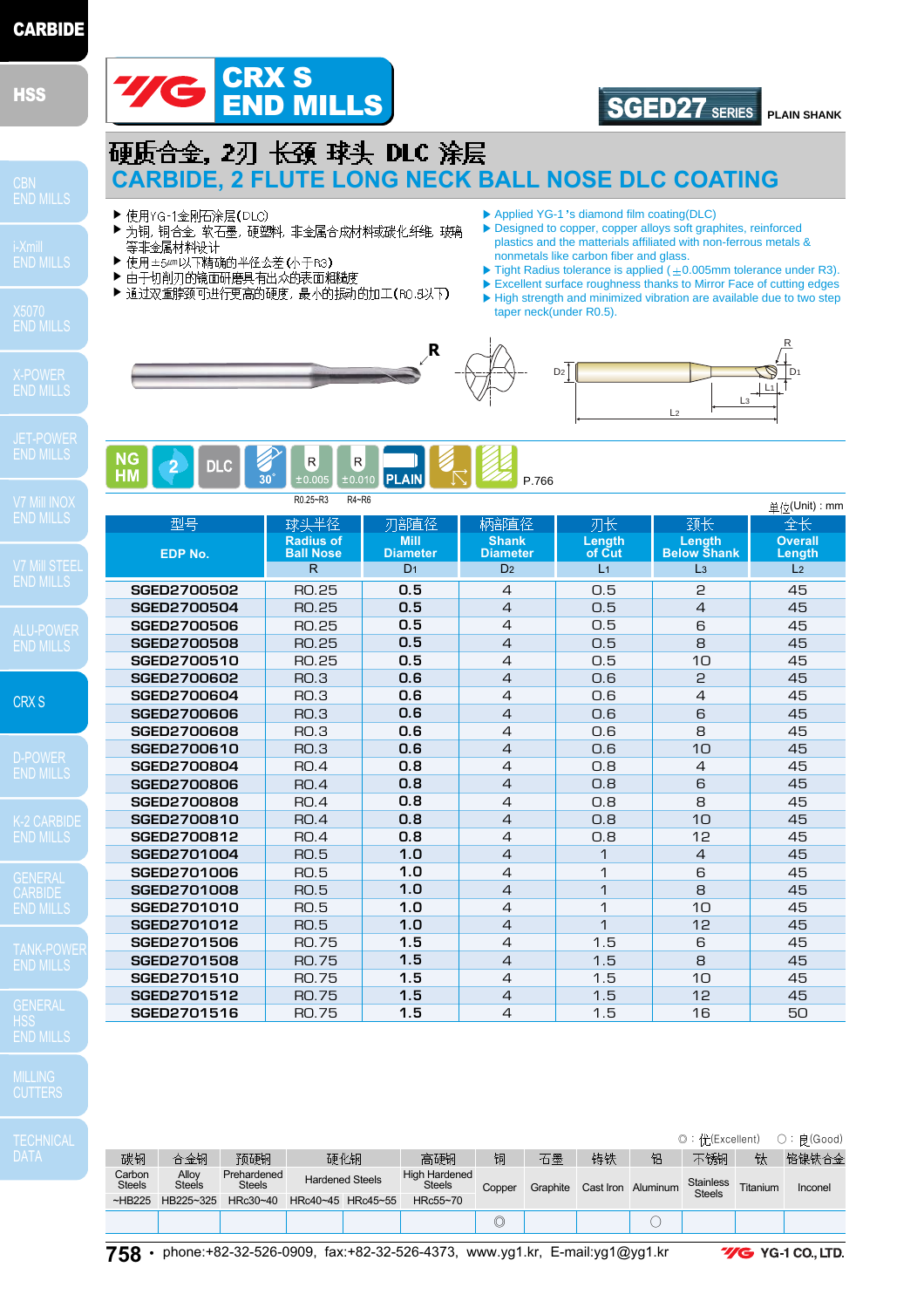

### SGED27 **SERIES PLAIN SHANK**

L3 L1 R D1 HSS

**CARBIDE** 

### 硬质合金, 2刃 长颈 球头 DLC 涂层 **CARBIDE, 2 FLUTE LONG NECK BALL NOSE DLC COATING**

- ▶ 使用YG-1金刚石涂层(DLC)
- ▶ 为铜, 铜合金, 软石墨, 硬塑料, 非金属合成材料或碳化纤维, 玻璃 等非金属材料设计
- ▶ 使用±5um以下精确的半径公差(小干R3)
- ▶ 由于切削刃的镜面研磨具有出众的表面粗糙度
- ▶ 通过双重脖颈可进行更高的硬度, 最小的振动的加工(RO.5以下)
- ▶ Applied YG-1's diamond film coating(DLC)
- ▶ Designed to copper, copper alloys soft graphites, reinforced plastics and the matterials affiliated with non-ferrous metals & nonmetals like carbon fiber and glass.
- $\blacktriangleright$  Tight Radius tolerance is applied ( $\pm$ 0.005mm tolerance under R3).
- $\triangleright$  Excellent surface roughness thanks to Mirror Face of cutting edges ▶ High strength and minimized vibration are available due to two step
- taper neck(under R0.5).

 $\overline{1}$ 





|                    | 110.2011<br><b>INT INU</b>           |                                |                                 |                  |                              | 单位(Unit): mm             |
|--------------------|--------------------------------------|--------------------------------|---------------------------------|------------------|------------------------------|--------------------------|
| 型号                 | 球头半径                                 | 刃部直径                           | 柄部直径                            | 刃长               | 颈长                           | 全长                       |
| EDP No.            | <b>Radius of</b><br><b>Ball Nose</b> | <b>Mill</b><br><b>Diameter</b> | <b>Shank</b><br><b>Diameter</b> | Length<br>of Cut | Length<br><b>Below Shank</b> | <b>Overall</b><br>Length |
|                    | $\mathsf{R}$                         | D <sub>1</sub>                 | D <sub>2</sub>                  | L <sub>1</sub>   | L <sub>3</sub>               | L <sub>2</sub>           |
| <b>SGED2702006</b> | R <sub>1.</sub> O                    | 2.0                            | $\overline{4}$                  | 3                | 6                            | 45                       |
| SGED2702008        | R <sub>1.</sub> O                    | 2.0                            | $\overline{4}$                  | З                | $\mathsf{B}$                 | 45                       |
| SGED2702010        | R <sub>1.</sub> O                    | 2.0                            | $\overline{4}$                  | З                | 10                           | 45                       |
| SGED2702012        | R <sub>1.</sub> O                    | 2.0                            | $\overline{4}$                  | 3                | 12                           | 45                       |
| SGED2702016        | R <sub>1.</sub> O                    | 2.0                            | $\overline{4}$                  | 3                | 16                           | 50                       |
| SGED2703010        | R <sub>1.5</sub>                     | 3.0                            | 6                               | $\overline{4}$   | 10                           | 50                       |
| SGED2703012        | R <sub>1.5</sub>                     | 3.0                            | 6                               | 4                | 12                           | 50                       |
| SGED2703016        | R <sub>1.5</sub>                     | 3.0                            | 6                               | 4                | 16                           | 60                       |
| SGED2703020        | R <sub>1.5</sub>                     | 3.0                            | 6                               | 4                | 20                           | 60                       |
| SGED2704010        | R <sub>2.</sub> O                    | 4.0                            | 6                               | 5                | 10                           | 50                       |
| SGED2704012        | R <sub>2.</sub> O                    | 4.0                            | 6                               | 5                | 12                           | 50                       |
| SGED2704016        | R <sub>2</sub> .0                    | 4.0                            | 6                               | 5                | 16                           | 60                       |
| SGED2704020        | R <sub>2</sub> .0                    | 4.0                            | 6                               | 5                | 20                           | 60                       |
| SGED2704025        | <b>R2.0</b>                          | 4.0                            | 6                               | 5                | 25                           | 60                       |
| SGED2706020        | <b>R3.0</b>                          | 6.0                            | 6                               | 8                | 20                           | 60                       |
| <b>SGED2706030</b> | <b>R3.0</b>                          | 6.0                            | 6                               | 8                | 30                           | 90                       |
| SGED2708020        | <b>R4.0</b>                          | 8.0                            | 8                               | 10               | 20                           | 70                       |
| SGED2710025        | <b>R5.0</b>                          | 10.0                           | 10                              | 12               | 25                           | 80                       |
| SGED2712025        | R6.0                                 | 12.0                           | 12                              | 14               | 25                           | 80                       |

| 尺寸                  | 半径公差                     | 刃部公差                        | 柄部公差                    |
|---------------------|--------------------------|-----------------------------|-------------------------|
| Size                | Radius<br>Tolerance (mm) | Mill Dia.<br>Tolerance (mm) | Shank Dia.<br>Tolerance |
| up to $R3$          | ± 0.005                  | $0 \sim -0.012$             | h6                      |
| over R <sub>3</sub> | ± 0.010                  | $0 \sim -0.015$             |                         |

**YG** YG-1 CO., LTD.

|                         |                        |                              |                   |                                         |          |        |          |    |                    | ◎:优(Excellent)                    |          | ○:良(Good) |
|-------------------------|------------------------|------------------------------|-------------------|-----------------------------------------|----------|--------|----------|----|--------------------|-----------------------------------|----------|-----------|
| 碳钢                      | 合金钢                    | 预硬钢                          |                   | 硬化钢                                     | 高硬钢      | 铜      | 石墨       | 铸铁 | 铝                  | 不锈钢                               | 뜏        | 铬镍铁合金     |
| Carbon<br><b>Steels</b> | Allov<br><b>Steels</b> | Prehardened<br><b>Steels</b> |                   | High Hardened<br><b>Hardened Steels</b> |          | Copper | Graphite |    | Cast Iron Aluminum | <b>Stainless</b><br><b>Steels</b> | Titanium | Inconel   |
| $-HB225$                | HB225~325              | HRc30~40                     | HRc40~45 HRc45~55 |                                         | HRc55~70 |        |          |    |                    |                                   |          |           |
|                         |                        |                              |                   |                                         |          | ∩<br>ب |          |    |                    |                                   |          |           |

phone:+82-32-526-0909, fax:+82-32-526-4373, www.yg1.kr, E-mail:yg1@yg1.kr **• 759**

END MILLS

CRX S

**CARBIDE**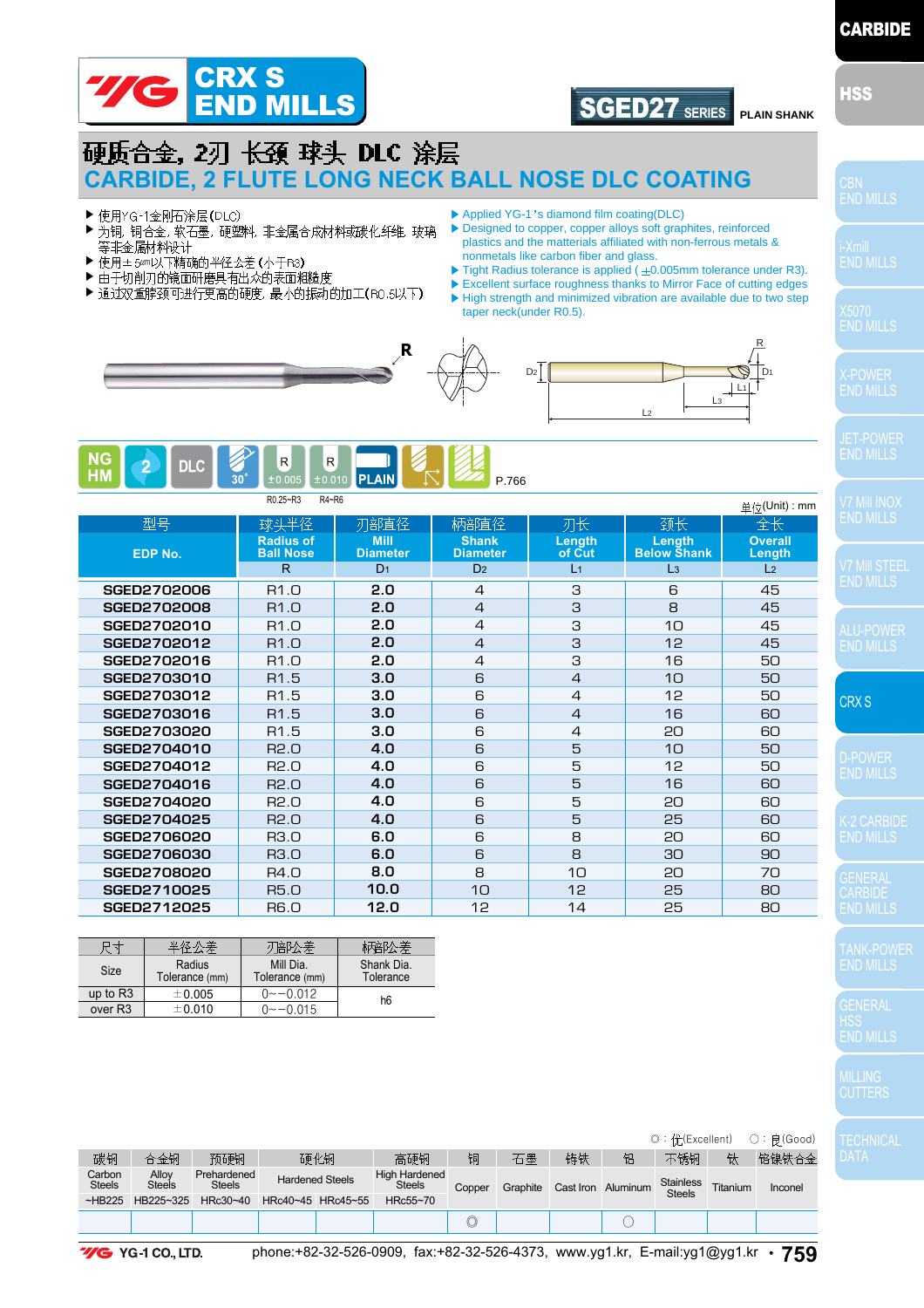### **HSS**

CRX S

**CARBIDE** 

MILLING

|                         |                        |                              |                        |  |                                       |                |          |    |                    |                            |          | ◎:优(Excellent) ○:良(Good) |
|-------------------------|------------------------|------------------------------|------------------------|--|---------------------------------------|----------------|----------|----|--------------------|----------------------------|----------|--------------------------|
| 碳钢                      | 合金钢                    | 预硬钢                          | 硬化钢                    |  | 高硬钢                                   | 铜              | 石墨       | 铸铁 | 铝                  | 不锈钢                        | 뜏        | 铬镍铁合金                    |
| Carbon<br><b>Steels</b> | Allov<br><b>Steels</b> | Prehardened<br><b>Steels</b> | <b>Hardened Steels</b> |  | <b>High Hardened</b><br><b>Steels</b> | Copper         | Graphite |    | Cast Iron Aluminum | <b>Stainless</b><br>Steels | Titanium | Inconel                  |
| $-HB225$                | HB225~325              | HRc30~40                     | HRc40~45 HRc45~55      |  | HRc55~70                              |                |          |    |                    |                            |          |                          |
|                         |                        |                              |                        |  |                                       | $\circledcirc$ |          |    |                    |                            |          |                          |



**760 •** phone:+82-32-526-0909, fax:+82-32-526-4373, www.yg1.kr, E-mail:yg1@yg1.kr

- ▶ Applied YG-1's diamond film coating(DLC)
- ▶ Designed to copper, copper alloys soft graphites, reinforced plastics and the matterials affiliated with non-ferrous metals & nonmetals like carbon fiber and glass.

SGED28 **SERIES**

**PLAIN SHANK**

- $\triangleright$  Tight Radius tolerance is applied ( $\pm$ 0.005mm tolerance under R3).
- ▶ Excellent surface roughness thanks to Mirror Face of cutting edges

**R↙**

**CARBIDE, 2 FLUTE BALL NOSE DLC COATING**



CRX S

硬质合金, 2刃 球头 DLC 涂层

▶ 为铜, 铜合金, 软石墨, 硬塑料, 非金属合成材料或碳化纤维, 玻璃

▶ 使用YG-1金刚石涂层(DLC)

等非金属材料设计

"/G

▶ 使用准确的半径公差±5μm 以下(小于R3) ▶ 由于切削刃的镜面研磨具有出众的表面粗糙度

|                  |                                      |                                |                                 |                  | 单位(Unit) : mm            |
|------------------|--------------------------------------|--------------------------------|---------------------------------|------------------|--------------------------|
| 型号               | 球头半径                                 | 刃部直径                           | 柄部直径                            | 刃长               | 全长                       |
| EDP No.          | <b>Radius of</b><br><b>Ball Nose</b> | <b>Mill</b><br><b>Diameter</b> | <b>Shank</b><br><b>Diameter</b> | Length<br>of Cut | <b>Overall</b><br>Length |
|                  | $R (\pm 0.005)$                      |                                |                                 |                  |                          |
| <b>SGED28010</b> | RO.5                                 | 1.0                            | 6                               | 2.5              | 50                       |
| <b>SGED28015</b> | <b>RO.75</b>                         | 1.5                            | 6                               | 4                | 50                       |
| <b>SGED28020</b> | R1.0                                 | 2.0                            | 6                               | 5                | 50                       |
| <b>SGED28030</b> | R <sub>1.5</sub>                     | 3.0                            | 6                               | 8                | 60                       |
| <b>SGED28040</b> | R <sub>2</sub> .0                    | 4.0                            | 6                               | 8                | 70                       |
| <b>SGED28050</b> | R <sub>2.5</sub>                     | 5.0                            | 6                               | 12               | 90                       |
| <b>SGED28060</b> | <b>R3.0</b>                          | 6.0                            | 6                               | 12               | 90                       |
| <b>SGED28080</b> | <b>R4.0</b>                          | 8.0                            | 8                               | 16               | 100                      |
| <b>SGED28100</b> | <b>R5.0</b>                          | 10.0                           | 10                              | 20               | 100                      |
| <b>SGED28120</b> | <b>R6.0</b>                          | 12.0                           | 12                              | 25               | 110                      |

| トマ                  | 半径公差                     | 刃部公差                        | 柄部公差                    |  |
|---------------------|--------------------------|-----------------------------|-------------------------|--|
| Size                | Radius<br>Tolerance (mm) | Mill Dia.<br>Tolerance (mm) | Shank Dia.<br>Tolerance |  |
| up to $R3$          | ±0.005                   | $0 \sim -0.012$             | h <sub>6</sub>          |  |
| over R <sub>3</sub> |                          | $0 \sim -0.015$             |                         |  |

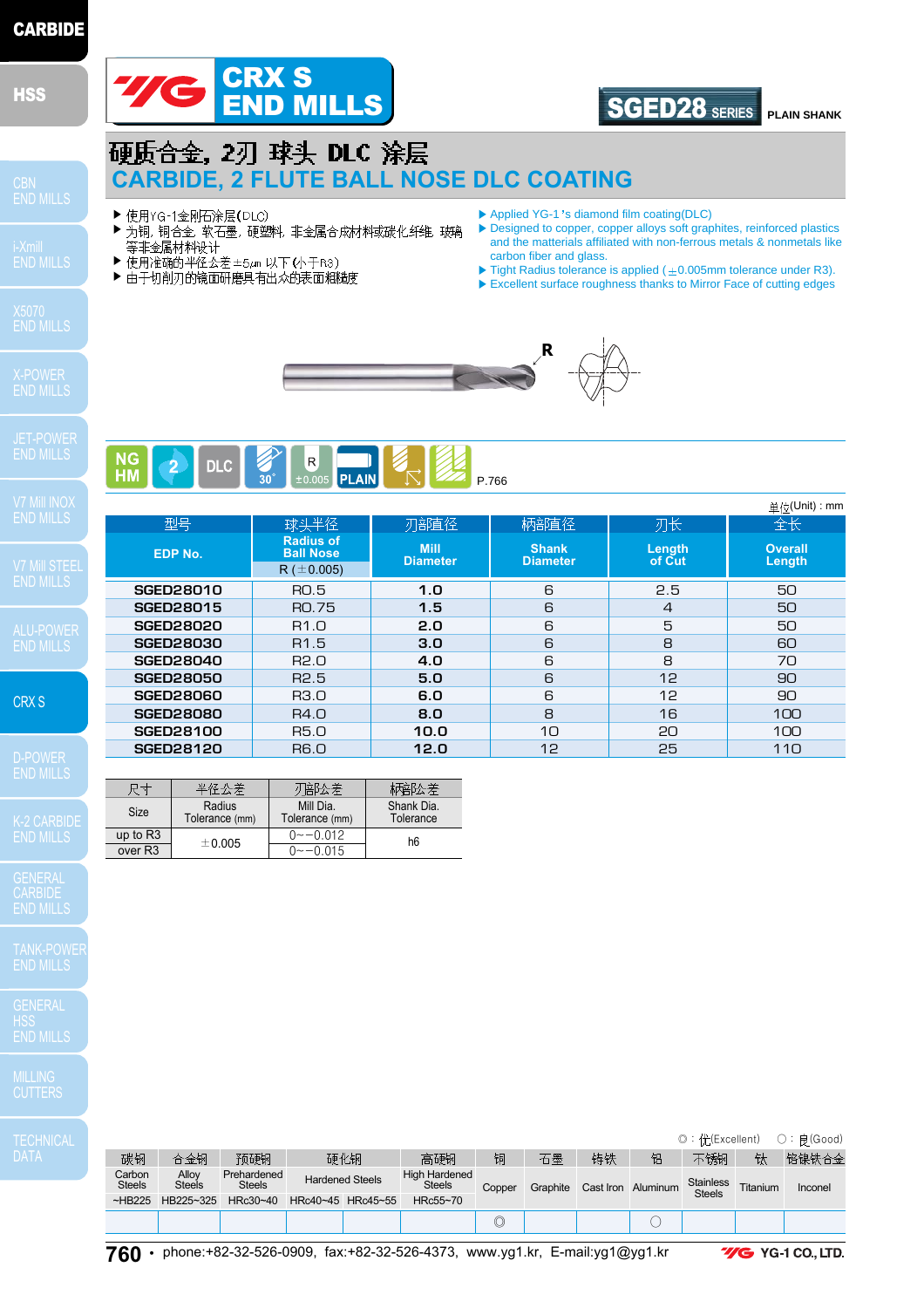

### SGED29 **SERIES PLAIN SHANK**

 $\sqrt{13}$ 

R

HSS

**CARBIDE** 

### 硬质合金 2刃 长颈 圆鼻铣刀 DLC 涂层 **CARBIDE, 2 FLUTE LONG NECK CORNER RADIUS DLC COATING**

- ▶ 使用YG-1金刚石涂层(DLC)
- ▶ 为铜, 铜合金, 软石墨, 硬塑料, 非金属合成材料或碳化纤维, 玻璃 等非金属材料设计
- ▶ 可以广泛应用于粗加工, 半精加工和精加工
- ▶ Applied YG-1's diamond film coating(DLC)
- ▶ Designed to copper, copper alloys soft graphites, reinforced plastics and the matterials affiliated with non-ferrous metals & nonmetals like carbon fiber and glass.
- ▶Suitable for various cutting application like roughing, semifinishing and finishing thanks to application





|               | Ø8~Ø12<br>Ø1~Ø6                |                                |                                 |                  |                              | 单位(Unit): mm             |
|---------------|--------------------------------|--------------------------------|---------------------------------|------------------|------------------------------|--------------------------|
| 型号            | 圆弧半径                           | 刃部直径                           | 柄部直径                            | 刃长               | 颈长                           | 全长                       |
| EDP No.       | <b>Corner</b><br><b>Radius</b> | <b>Mill</b><br><b>Diameter</b> | <b>Shank</b><br><b>Diameter</b> | Length<br>of Cut | Length<br><b>Below Shank</b> | <b>Overall</b><br>Length |
|               | R.                             | D <sub>1</sub>                 | D <sub>2</sub>                  | L <sub>1</sub>   | $\mathsf{L}3$                | L <sub>2</sub>           |
| SGED290100104 | <b>RO.1</b>                    | 1.0                            | 4                               | 1.5              | 4                            | 45                       |
| SGED290100106 | <b>RO.1</b>                    | 1.0                            | $\overline{4}$                  | 1.5              | 6                            | 45                       |
| SGED290100108 | <b>RO.1</b>                    | 1.0                            | $\overline{4}$                  | 1.5              | 8                            | 45                       |
| SGED290100204 | <b>RO.2</b>                    | 1.0                            | $\overline{4}$                  | 1.5              | $\overline{4}$               | 45                       |
| SGED290100206 | <b>RO.2</b>                    | 1.0                            | $\overline{4}$                  | 1.5              | 6                            | 45                       |
| SGED290100208 | <b>RO.2</b>                    | 1.0                            | $\overline{4}$                  | 1.5              | 8                            | 45                       |
| SGED290150106 | <b>RO.1</b>                    | 1.5                            | $\overline{4}$                  | 2.3              | 6                            | 45                       |
| SGED290150108 | <b>RO.1</b>                    | 1.5                            | $\overline{4}$                  | 2.3              | 8                            | 45                       |
| SGED290150110 | <b>RO.1</b>                    | 1.5                            | $\overline{4}$                  | 2.3              | 10                           | 45                       |
| SGED290150206 | <b>RO.2</b>                    | 1.5                            | $\overline{4}$                  | 2.3              | 6                            | 45                       |
| SGED290150208 | <b>RO.2</b>                    | 1.5                            | 4                               | 2.3              | 8                            | 45                       |
| SGED290150210 | <b>RO.2</b>                    | 1.5                            | $\overline{4}$                  | 2.3              | 10                           | 45                       |
| SGED290200208 | <b>RO.2</b>                    | 2.0                            | $\overline{4}$                  | 3                | 8                            | 45                       |
| SGED290200210 | <b>RO.2</b>                    | 2.0                            | $\overline{4}$                  | З                | 10                           | 45                       |
| SGED290200212 | <b>RO.2</b>                    | 2.0                            | $\overline{4}$                  | 3                | 12                           | 45                       |
| SGED290200508 | <b>RO.5</b>                    | 2.0                            | $\overline{4}$                  | 3                | 8                            | 45                       |
| SGED290200510 | <b>RO.5</b>                    | 2.0                            | $\overline{4}$                  | З                | 10                           | 45                       |
| SGED290200512 | <b>RO.5</b>                    | 2.0                            | $\overline{4}$                  | 3                | 12                           | 45                       |
| SGED290300210 | <b>RO.2</b>                    | 3.0                            | 6                               | 4.5              | 10                           | 50                       |
| SGED290300212 | <b>RO.2</b>                    | 3.0                            | 6                               | 4.5              | 12                           | 50                       |
| SGED290300216 | <b>RO.2</b>                    | 3.0                            | 6                               | 4.5              | 16                           | 60                       |
| SGED290300310 | <b>RO.3</b>                    | 3.0                            | 6                               | 4.5              | 10                           | 50                       |
| SGED290300312 | <b>RO.3</b>                    | 3.0                            | 6                               | 4.5              | 12                           | 50                       |
| SGED290300316 | <b>RO.3</b>                    | 3.0                            | 6                               | 4.5              | 16                           | 60                       |

|                         | ◎:优(Excellent)<br>○: 良(Good) |                              |                        |     |                                       |                |          |    |                    |                                   |          |         |
|-------------------------|------------------------------|------------------------------|------------------------|-----|---------------------------------------|----------------|----------|----|--------------------|-----------------------------------|----------|---------|
| 碳钢                      | 合金钢                          | 预硬钢                          |                        | 硬化钢 | 高硬钢                                   | 铜              | 石墨       | 铸铁 | 铝                  | 不锈钢                               | 钛        | 铬镍铁合金   |
| Carbon<br><b>Steels</b> | Allov<br><b>Steels</b>       | Prehardened<br><b>Steels</b> | <b>Hardened Steels</b> |     | <b>High Hardened</b><br><b>Steels</b> | Copper         | Graphite |    | Cast Iron Aluminum | <b>Stainless</b><br><b>Steels</b> | Titanium | Inconel |
| $-HB225$                | HB225~325                    | HRc30~40                     | HRc40~45 HRc45~55      |     | HRc55~70                              |                |          |    |                    |                                   |          |         |
|                         |                              |                              |                        |     |                                       | $\circledcirc$ |          |    |                    |                                   |          |         |
|                         |                              |                              |                        |     |                                       |                |          |    |                    |                                   |          |         |



END MILLS

CRX S

**ARBIDE**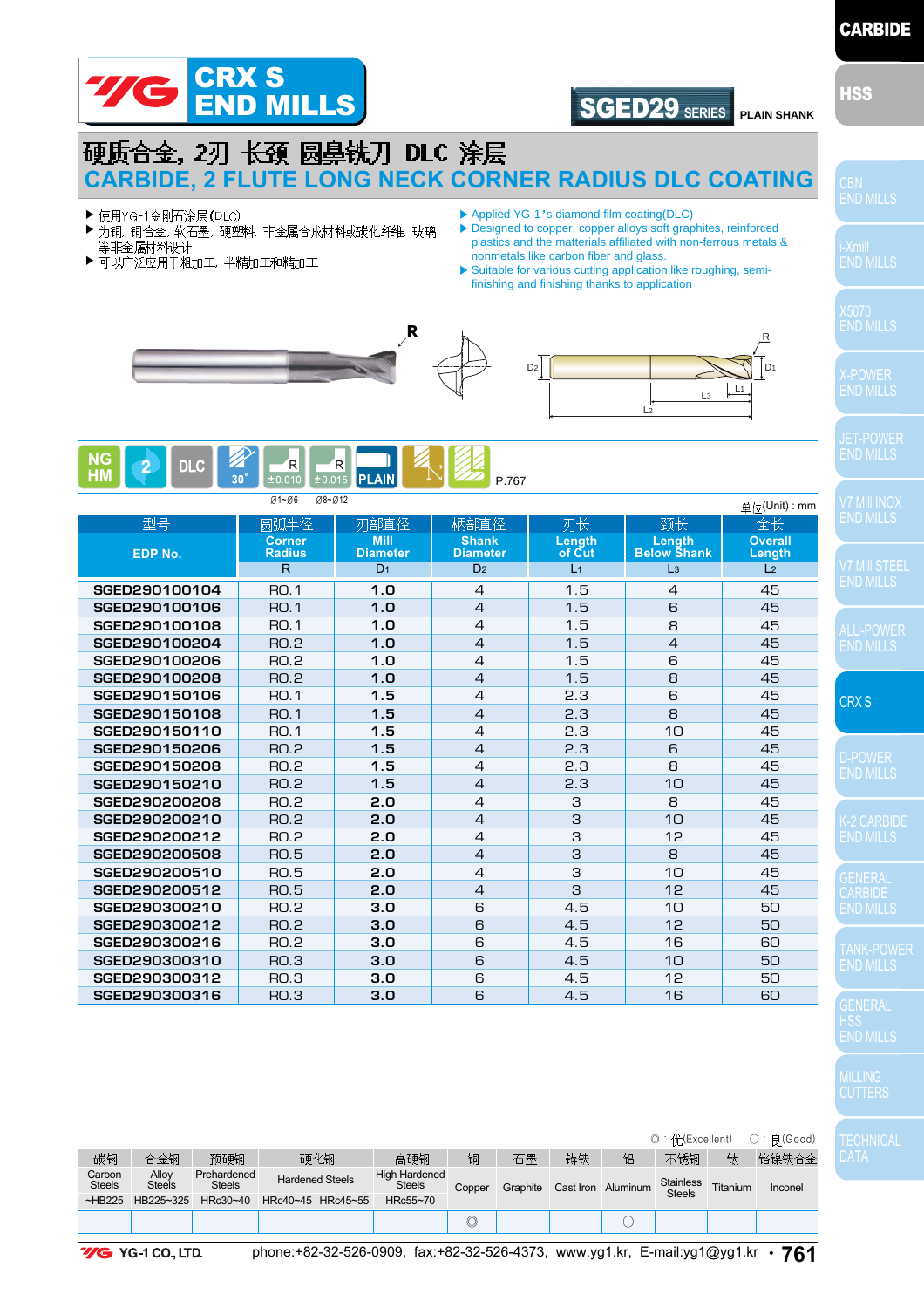### **HSS**

CRX S

**CARBIDE** 

MILLING



**762 •** phone:+82-32-526-0909, fax:+82-32-526-4373, www.yg1.kr, E-mail:yg1@yg1.kr

▶ Applied YG-1's diamond film coating(DLC)

▶ Designed to copper, copper alloys soft graphites, reinforced plastics and the matterials affiliated with non-ferrous metals & nonmetals like carbon fiber and glass.

SGED29 **SERIES**

 $\frac{L_1}{2}$ 

R

**PLAIN SHANK**

▶Suitable for various cutting application like roughing, semifinishing and finishing thanks to application







CRX S

▶ 使用YG-1金刚石涂层(DLC)

等非金属材料设计

▶ 可以广泛应用于粗加工, 半精加工和精加工

END MILLS

硬质合金, 2刃 长颈 圆鼻铣刀 DLC 涂层

▶ 为铜, 铜合金, 软石墨, 硬塑料, 非金属合成材料或碳化纤维, 玻璃

|               | $Ø1 - Ø6$<br>Ø8~Ø12            |                                |                                 |                  |                              | $#$ 位(Unit): mm          |
|---------------|--------------------------------|--------------------------------|---------------------------------|------------------|------------------------------|--------------------------|
| 型号            | 圆弧半径                           | 刃部直径                           | 柄部直径                            | 刃长               | 颈长                           | 全长                       |
| EDP No.       | <b>Corner</b><br><b>Radius</b> | <b>Mill</b><br><b>Diameter</b> | <b>Shank</b><br><b>Diameter</b> | Length<br>of Cut | Length<br><b>Below Shank</b> | <b>Overall</b><br>Length |
|               | $\mathsf{R}$                   | D <sub>1</sub>                 | D <sub>2</sub>                  | L <sub>1</sub>   | $\mathsf{L}3$                | L <sub>2</sub>           |
| SGED290400212 | RO.2                           | 4.0                            | 6                               | 6                | 12                           | 50                       |
| SGED290400216 | <b>RO.2</b>                    | 4.0                            | 6                               | 6                | 16                           | 60                       |
| SGED290400220 | RO.2                           | 4.0                            | 6                               | 6                | 20                           | 60                       |
| SGED290400512 | <b>RO.5</b>                    | 4.0                            | 6                               | 6                | 12                           | 50                       |
| SGED290400516 | <b>RO.5</b>                    | 4.O                            | 6                               | 6                | 16                           | 60                       |
| SGED290400520 | <b>RO.5</b>                    | 4.0                            | 6                               | 6                | 20                           | 60                       |
| SGED290600320 | <b>RO.3</b>                    | 6.0                            | 6                               | 9                | 20                           | 60                       |
| SGED290600520 | <b>RO.5</b>                    | 6.0                            | 6                               | 9                | 20                           | 60                       |
| SGED290601020 | R1.0                           | 6.0                            | 6                               | 9                | 20                           | 60                       |
| SGED290800325 | <b>RO.3</b>                    | 8.0                            | 8                               | 12               | 25                           | 65                       |
| SGED290800525 | <b>RO.5</b>                    | 8.0                            | 8                               | 12               | 25                           | 65                       |
| SGED290801025 | R1.0                           | 8.0                            | 8                               | 12               | 25                           | 65                       |
| SGED291000530 | <b>RO.5</b>                    | 10.0                           | 10                              | 15               | 30                           | 70                       |
| SGED291001030 | R1.0                           | 10.0                           | 10                              | 15               | 30                           | 70                       |
| SGED291200532 | <b>RO.5</b>                    | 12.0                           | 12                              | 18               | 32                           | 80                       |
| SGED291201032 | R <sub>1.</sub> O              | 12.0                           | 12                              | 18               | 32                           | 80                       |

I

**CARBIDE, 2 FLUTE LONG NECK CORNER RADIUS DLC COATING**

| 운박                    | 圆弧角公差                                  | 刃部公差                        | 柄部公差                    |  |  |
|-----------------------|----------------------------------------|-----------------------------|-------------------------|--|--|
| Size                  | <b>Corner Radius</b><br>Tolerance (mm) | Mill Dia.<br>Tolerance (mm) | Shank Dia.<br>Tolerance |  |  |
| up to $\varnothing 6$ | ± 0.010                                | $0 \sim -0.012$             | h <sub>6</sub>          |  |  |
| over $\varnothing 6$  | ±0.015                                 | $0 \sim -0.015$             |                         |  |  |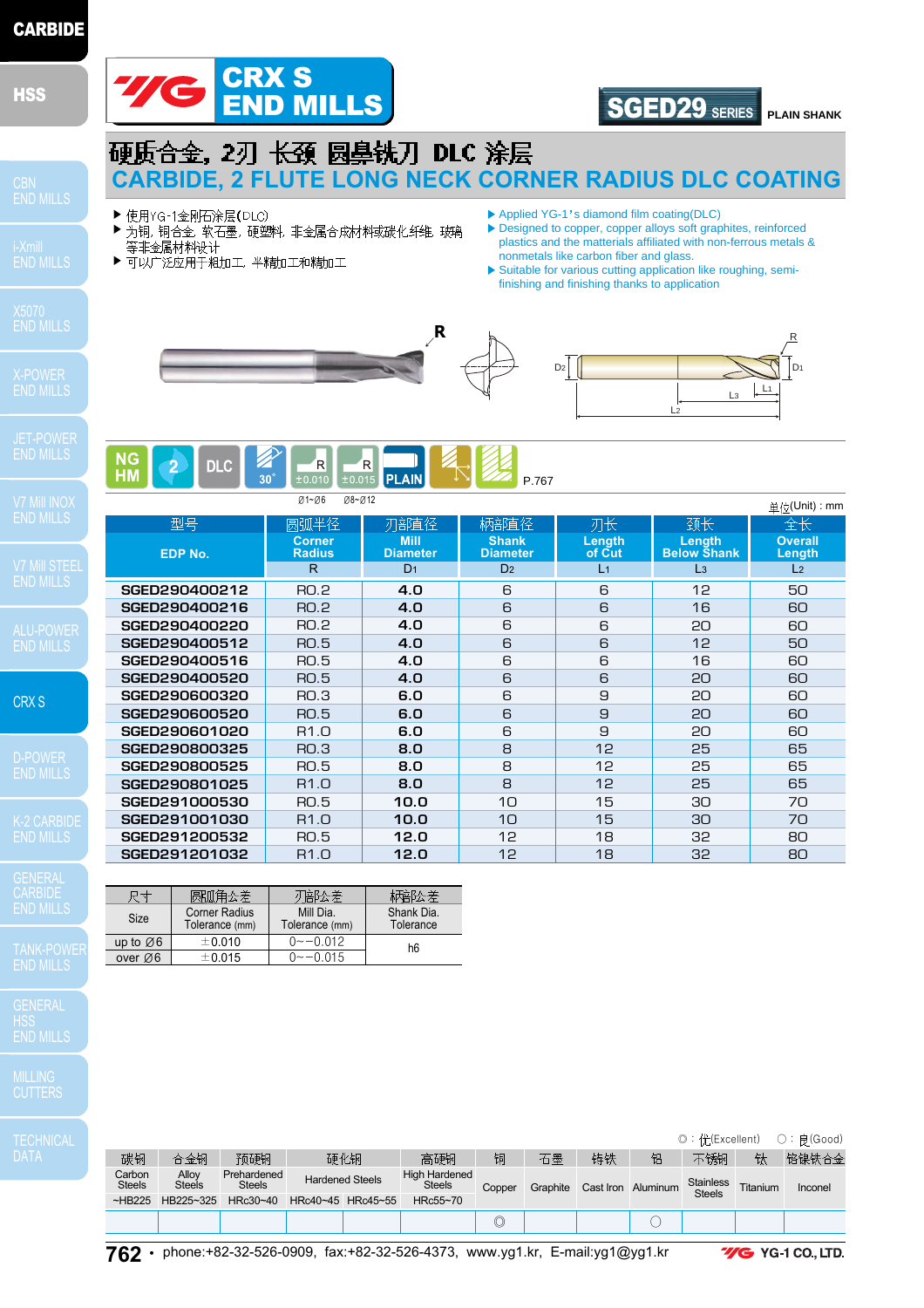



**CARBIDE** 

### 硬质合金, 2刃 长颈 DLC 涂层 **CARBIDE, 2 FLUTE LONG NECK DLC COATING**

- ▶ 使用YG-1金刚石涂层(DLC)
- ▶ 为铜, 铜合金, 软石墨, 硬塑料, 非金属合成材料或碳化纤维, 玻璃 等非金属材料设计
- ▶ 通过双重脖颈可进行更高的硬度, 最小的振动的加工(Φ1.0以下)
- ▶ 由于特殊的沟槽能够减少毛刺,因此可达到出众的表面粗糙度
- ▶ Applied YG-1's diamond film coating(DLC)
- ▶ Designed to copper, copper alloys soft graphites, reinforced plastics and the matterials affiliated with non-ferrous metals & nonmetals like carbon fiber and glass.
- ▶High toughness and minimized vibration are available due to two step taper neck(under dia. 1.0mm)

L2

L3  $\lfloor \frac{L_1}{L_1} \rfloor$ 

▶Excellent surface roughness due to special flute geometry for removing burrs





|                    |                                |                                 |                  |                              | $\hat{\mathbf{\underline{H}}}$ $\hat{\mathbf{U}}$ (Unit) : mm | V7 Mi               |
|--------------------|--------------------------------|---------------------------------|------------------|------------------------------|---------------------------------------------------------------|---------------------|
| 型号                 | 刃部直径                           | 柄部直径                            | 刃长               | 颈长                           | 全长                                                            | END <sup>1</sup>    |
| EDP No.            | <b>Mill</b><br><b>Diameter</b> | <b>Shank</b><br><b>Diameter</b> | Length<br>of Cut | Length<br><b>Below Shank</b> | <b>Overall</b><br>Length                                      |                     |
|                    | D <sub>1</sub>                 | D <sub>2</sub>                  | L <sub>1</sub>   | L <sub>3</sub>               | L <sub>2</sub>                                                | V7 Mi               |
| <b>SGED3000502</b> | 0.5                            | $\overline{4}$                  | O.7              | 2                            | 45                                                            | END I               |
| SGED3000504        | 0.5                            | $\overline{4}$                  | O.7              | $\overline{4}$               | 45                                                            |                     |
| <b>SGED3000506</b> | 0.5                            | $\overline{4}$                  | Q.7              | 6                            | 45                                                            | ALU-F               |
| <b>SGED3000508</b> | 0.5                            | $\overline{4}$                  | O.7              | 8                            | 45                                                            | END <sup>1</sup>    |
| SGED3000510        | 0.5                            | $\overline{4}$                  | O.7              | 10                           | 45                                                            |                     |
| <b>SGED3000602</b> | 0.6                            | $\overline{4}$                  | O.9              | 5                            | 45                                                            |                     |
| <b>SGED3000604</b> | 0.6                            | $\overline{4}$                  | O.9              | 4                            | 45                                                            | CRX 9               |
| <b>SGED3000606</b> | 0.6                            | $\overline{4}$                  | O.9              | 6                            | 45                                                            |                     |
| <b>SGED3000608</b> | 0.6                            | $\overline{4}$                  | O.9              | 8                            | 45                                                            |                     |
| SGED3000610        | 0.6                            | $\overline{4}$                  | O.9              | 10                           | 45                                                            | D-PO                |
| <b>SGED3000804</b> | 0.8                            | $\overline{4}$                  | 1.2              | $\overline{4}$               | 45                                                            | END I               |
| <b>SGED3000806</b> | 0.8                            | $\overline{4}$                  | 1.2              | 6                            | 45                                                            |                     |
| <b>SGED3000808</b> | 0.8                            | $\overline{4}$                  | 1.2              | 8                            | 45                                                            |                     |
| SGED3000810        | 0.8                            | $\overline{4}$                  | 1.2              | 10                           | 45                                                            | $K-2C$              |
| SGED3000812        | 0.8                            | $\overline{4}$                  | 1.2              | 12                           | 45                                                            | END I               |
| SGED3001004        | 1.0                            | $\overline{4}$                  | 1.5              | $\overline{4}$               | 45                                                            |                     |
| SGED3001006        | 1.0                            | $\overline{4}$                  | 1.5              | 6                            | 45                                                            | <b>GENE</b>         |
| <b>SGED3001008</b> | 1.0                            | $\overline{4}$                  | 1.5              | 8                            | 45                                                            | <b>CARE</b>         |
| SGED3001010        | 1.0                            | $\overline{4}$                  | 1.5              | 10                           | 45                                                            | END I               |
| SGED3001012        | 1.0                            | $\overline{4}$                  | 1.5              | 12                           | 45                                                            |                     |
| <b>SGED3001506</b> | 1.5                            | $\overline{4}$                  | 2.3              | 6                            | 45                                                            | <b>TANK</b>         |
| <b>SGED3001508</b> | 1.5                            | $\overline{4}$                  | 2.3              | 8                            | 45                                                            | END I               |
| SGED3001510        | 1.5                            | $\overline{4}$                  | 2.3              | 10                           | 45                                                            |                     |
| SGED3001512        | 1.5                            | $\overline{4}$                  | 2.3              | 12                           | 45                                                            |                     |
| SGED3001516        | 1.5                            | $\overline{4}$                  | 2.3              | 16                           | 50                                                            | <b>GENE</b><br>uee. |

|                         |                        |                              |                        |     |                                       |                |          |    |                    | $\odot$ : $\frac{1}{2}$ (Excellent) |          | ○: 良(Good) |
|-------------------------|------------------------|------------------------------|------------------------|-----|---------------------------------------|----------------|----------|----|--------------------|-------------------------------------|----------|------------|
| 碳钢                      | 合金钢                    | 预硬钢                          |                        | 硬化钢 | 高硬钢                                   | 铜              | 石墨       | 铸铁 | 铝                  | 不锈钢                                 | 쓗        | 铬镍铁合金      |
| Carbon<br><b>Steels</b> | Allov<br><b>Steels</b> | Prehardened<br><b>Steels</b> | <b>Hardened Steels</b> |     | <b>High Hardened</b><br><b>Steels</b> | Copper         | Graphite |    | Cast Iron Aluminum | <b>Stainless</b><br><b>Steels</b>   | Titanium | Inconel    |
| $-HB225$                | HB225~325              | $HRc30-40$                   | HRc40~45 HRc45~55      |     | HRc55~70                              |                |          |    |                    |                                     |          |            |
|                         |                        |                              |                        |     |                                       | $\circledcirc$ |          |    |                    |                                     |          |            |
|                         |                        |                              |                        |     |                                       |                |          |    |                    |                                     |          |            |

**7/G** YG-1 CO., LTD.

phone:+82-32-526-0909, fax:+82-32-526-4373, www.yg1.kr, E-mail:yg1@yg1.kr **• 763**

CRX S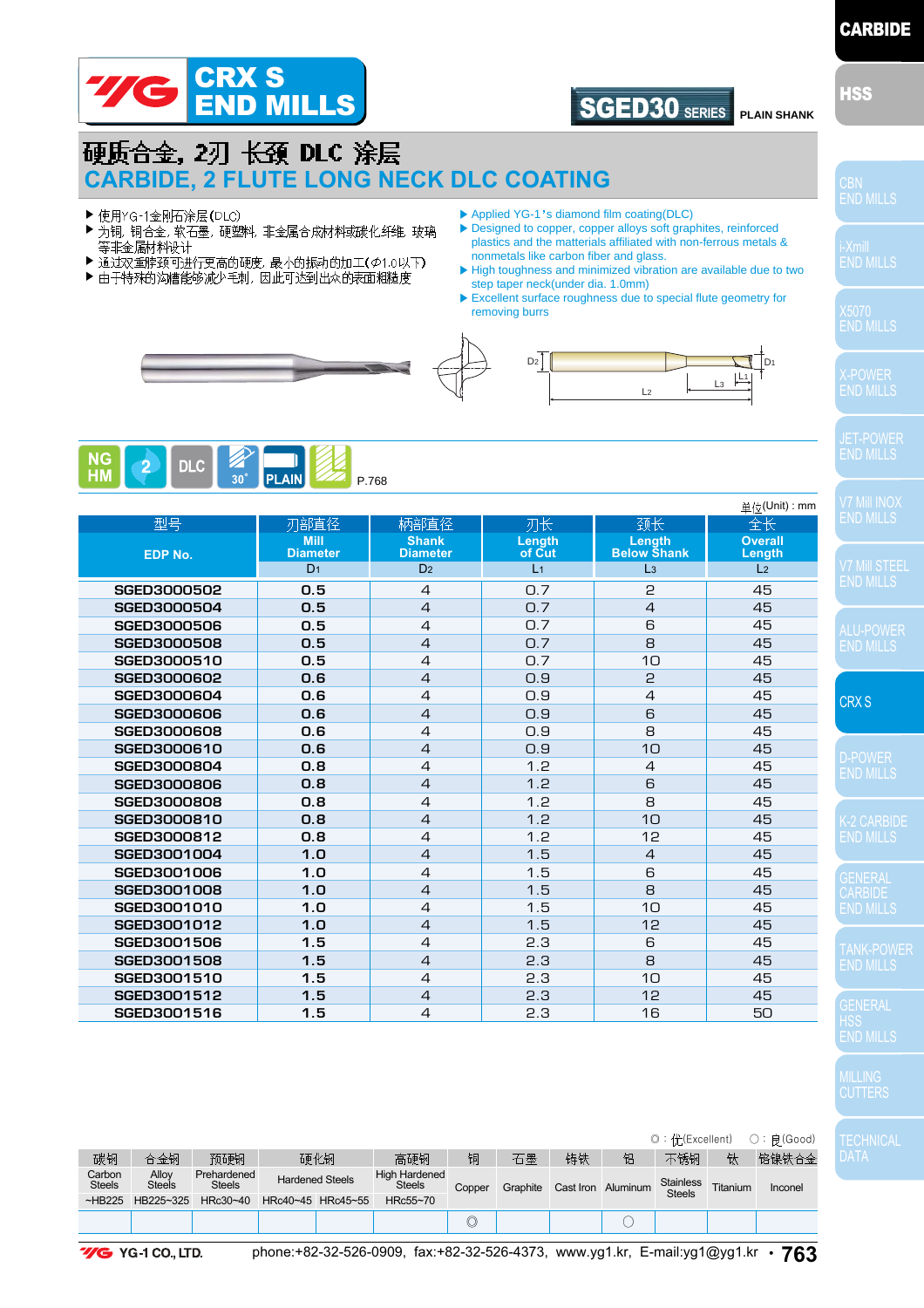# **END MILLS** SGED30 SERIES

CRX S

**CARBIDE** 

MILLING



- ▶ Designed to copper, copper alloys soft graphites, reinforced plastics and the matterials affiliated with non-ferrous metals & nonmetals like carbon fiber and glass.
- ▶High toughness and minimized vibration are available due to two step taper neck(under dia. 1.0mm)
- ▶Excellent surface roughness due to special flute geometry for removing burrs



**CARBIDE, 2 FLUTE LONG NECK DLC COATING**





**PLAIN SHANK**

| PLAIN<br>1 = 1<br>P.768 |
|-------------------------|
|-------------------------|

CRX S

硬质合金, 2刃 长颈 DLC 涂层

▶ 为铜, 铜合金, 软石墨, 硬塑料, 非金属合成材料或碳化纤维, 玻璃

▶ 通过双重脖颈可进行更高的硬度, 最小的振动的加工(Φ1.0以下) ▶ 由于特殊的沟槽能够减少毛刺, 因此可达到出众的表面粗糙度

▶ 使用YG-1金刚石涂层(DLC)

等非金属材料设计

|                    |                                |                                 |                  |                              | 单位(Unit) : mm            |
|--------------------|--------------------------------|---------------------------------|------------------|------------------------------|--------------------------|
| 型号                 | 刃部直径                           | 柄部直径                            | 刃长               | 颈长                           | 全长                       |
| EDP No.            | <b>Mill</b><br><b>Diameter</b> | <b>Shank</b><br><b>Diameter</b> | Length<br>of Cut | Length<br><b>Below Shank</b> | <b>Overall</b><br>Length |
|                    | D <sub>1</sub>                 | D <sub>2</sub>                  | L <sub>1</sub>   | L <sub>3</sub>               | L <sub>2</sub>           |
| <b>SGED3002008</b> | 2.0                            | $\overline{4}$                  | 3                | 8                            | 45                       |
| SGED3002010        | 2.0                            | $\overline{4}$                  | 3                | 10                           | 45                       |
| SGED3002012        | 2.0                            | $\overline{4}$                  | 3                | 12                           | 45                       |
| SGED3002016        | 2.0                            | $\overline{4}$                  | 3                | 16                           | 50                       |
| <b>SGED3003008</b> | 3.0                            | 6                               | 4.5              | 8                            | 50                       |
| SGED3003010        | 3.0                            | 6                               | 4.5              | 10                           | 50                       |
| SGED3003012        | 3.0                            | 6                               | 4.5              | 12                           | 50                       |
| SGED3003016        | 3.0                            | 6                               | 4.5              | 16                           | 60                       |
| <b>SGED3003020</b> | 3.0                            | 6                               | 4.5              | 20                           | 60                       |
| SGED3004010        | 4.0                            | 6                               | 6                | 10                           | 50                       |
| SGED3004012        | 4.0                            | 6                               | 6                | 12                           | 50                       |
| SGED3004016        | 4.0                            | 6                               | 6                | 16                           | 60                       |
| <b>SGED3004020</b> | 4.0                            | 6                               | 6                | 20                           | 60                       |
| SGED3004025        | 4.0                            | 6                               | 6                | 25                           | 60                       |
| <b>SGED3006020</b> | 6.0                            | 6                               | 8                | 20                           | 60                       |
| <b>SGED3006030</b> | 6.0                            | 6                               | 8                | 30                           | 90                       |
| <b>SGED3008020</b> | 8.0                            | 8                               | 12               | 20                           | 70                       |
| SGED3010025        | 10.0                           | 10                              | 15               | 25                           | 80                       |
| SGED3012030        | 12.0                           | 12                              | 18               | 30                           | 80                       |

|                       | 刃部公差                        | 柄部公差                    |
|-----------------------|-----------------------------|-------------------------|
| Size                  | Mill Dia.<br>Tolerance (mm) | Shank Dia.<br>Tolerance |
| up to $\varnothing 6$ | $0 \sim -0.012$             | h6                      |
| over Ø6               | $0 \sim -0.015$             |                         |

|                         |                        |                              |                        |  |                                       |                |          |    |                    | ◎:优(Excellent)      |          | ○:良(Good) |
|-------------------------|------------------------|------------------------------|------------------------|--|---------------------------------------|----------------|----------|----|--------------------|---------------------|----------|-----------|
| 碳钢                      | 合金钢                    | 预硬钢                          | 硬化钢                    |  | 高硬钢                                   | 铜              | 石墨       | 铸铁 | 铝                  | 不锈钢                 | 뜏        | 铬镍铁合金     |
| Carbon<br><b>Steels</b> | Allov<br><b>Steels</b> | Prehardened<br><b>Steels</b> | <b>Hardened Steels</b> |  | <b>High Hardened</b><br><b>Steels</b> | Copper         | Graphite |    | Cast Iron Aluminum | Stainless<br>Steels | Titanium | Inconel   |
| $-HB225$                | HB225~325              | HRc30~40                     | HRc40~45 HRc45~55      |  | HRc55~70                              |                |          |    |                    |                     |          |           |
|                         |                        |                              |                        |  |                                       | $\circledcirc$ |          |    |                    |                     |          |           |

**764 •** phone:+82-32-526-0909, fax:+82-32-526-4373, www.yg1.kr, E-mail:yg1@yg1.kr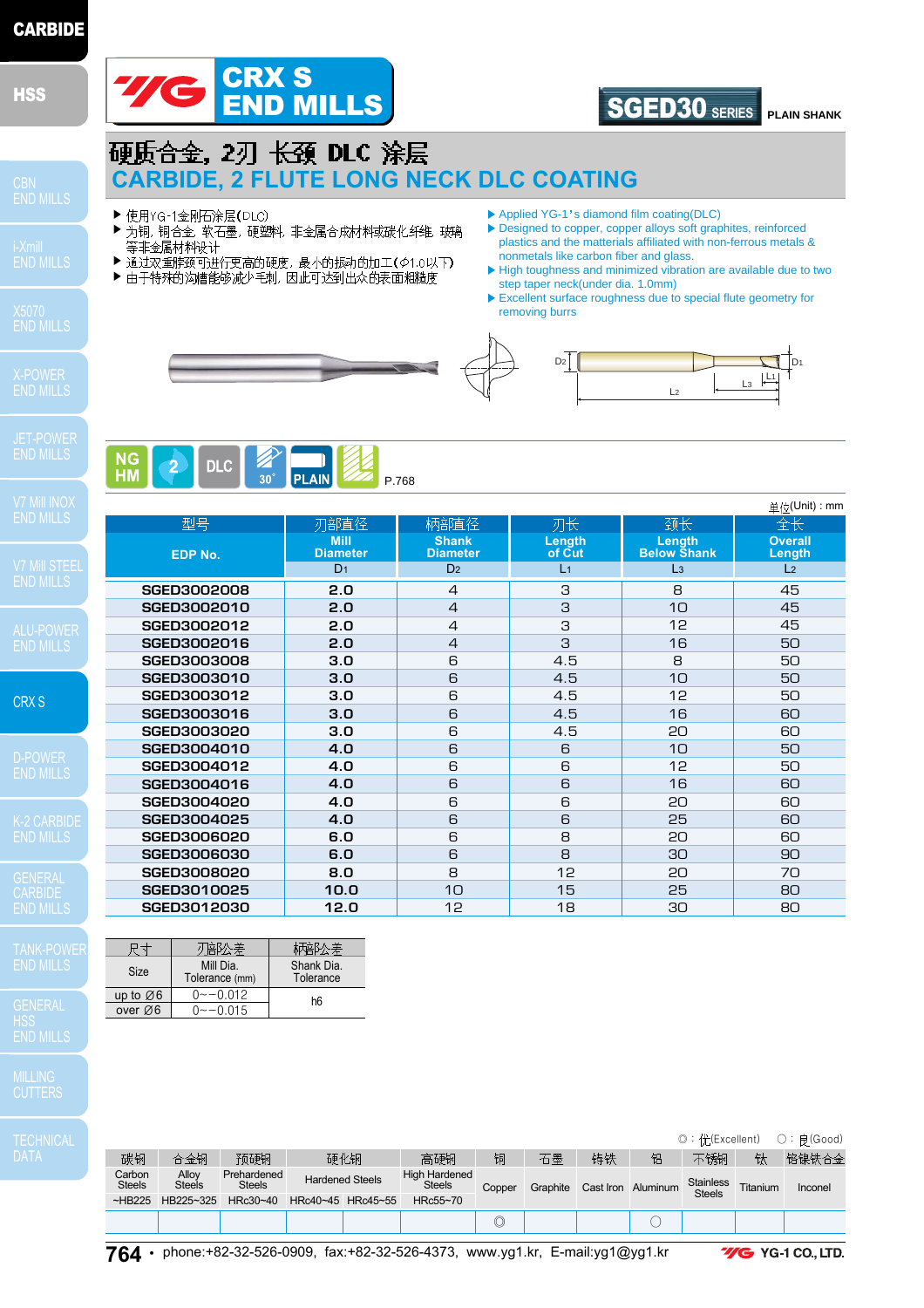

# **CARBIDE**

END MILLS

### 硬质合金 2刃 DLC 涂层 **CARBIDE, 2 FLUTE DLC COATING**

- ▶ 使用YG-1金刚石涂层(DLC)
- ▶ 为铜, 铜合金, 软石墨, 硬塑料, 非金属合成材料或碳化纤维, 玻璃 等非金属材料设计
- ▶ 由于特殊的沟槽能够减少毛刺, 因此可达到出众的表面粗糙度
- ▶ Applied YG-1's diamond film coating(DLC)
- ▶ Designed to copper, copper alloys soft graphites, reinforced plastics and the matterials affiliated with non-ferrous metals & nonmetals like carbon fiber and glass.
- ▶Excellent surface roughness thanks to special flute geometry for reduced burr





|                  |                                |                                 |                  | $#$ 位(Unit): mm          |
|------------------|--------------------------------|---------------------------------|------------------|--------------------------|
| 型号               | 刃部直径                           | 柄部直径                            | 刃长               | 全长                       |
| <b>EDP No.</b>   | <b>Mill</b><br><b>Diameter</b> | <b>Shank</b><br><b>Diameter</b> | Length<br>of Cut | <b>Overall</b><br>Length |
| <b>SGED31010</b> | 1.0                            | 6                               | 2.5              | 50                       |
| <b>SGED31015</b> | 1.5                            | 6                               | $\overline{4}$   | 50                       |
| <b>SGED31020</b> | 2.0                            | 6                               | 6                | 50                       |
| <b>SGED31025</b> | 2.5                            | 6                               | 8                | 50                       |
| <b>SGED31030</b> | 3.0                            | 6                               | 10               | 50                       |
| <b>SGED31040</b> | 4.0                            | 6                               | 12               | 50                       |
| <b>SGED31050</b> | 5.0                            | 6                               | 15               | 60                       |
| <b>SGED31060</b> | 6.0                            | 6                               | 15               | 60                       |
| <b>SGED31080</b> | 8.0                            | 8                               | 20               | 65                       |
| <b>SGED31100</b> | 10.0                           | 10                              | 25               | 70                       |
| <b>SGED31120</b> | 12.0                           | 12                              | 30               | 80                       |

|                       | 刃部公差                        | 柄部公差                    |  |  |  |
|-----------------------|-----------------------------|-------------------------|--|--|--|
| Size                  | Mill Dia.<br>Tolerance (mm) | Shank Dia.<br>Tolerance |  |  |  |
| up to $\varnothing 6$ | $0 \sim -0.012$             | h6                      |  |  |  |
| over $\varnothing$ 6  | $0 \sim -0.015$             |                         |  |  |  |

CRX S

**CARBIDE** 

|                         | ◎:优(Excellent)<br>○: 良(Good) |                              |                        |  |                                       |                |          |    |                    |                                   |          |         |  |
|-------------------------|------------------------------|------------------------------|------------------------|--|---------------------------------------|----------------|----------|----|--------------------|-----------------------------------|----------|---------|--|
| 碳钢                      | 合金钢                          | 预硬钢                          | 硬化钢                    |  | 高硬钢                                   | 铜              | 石墨       | 铸铁 | 铝                  | 不锈钢                               | 뜏        | 铬镍铁合金   |  |
| Carbon<br><b>Steels</b> | Allov<br><b>Steels</b>       | Prehardened<br><b>Steels</b> | <b>Hardened Steels</b> |  | <b>High Hardened</b><br><b>Steels</b> | Copper         | Graphite |    | Cast Iron Aluminum | <b>Stainless</b><br><b>Steels</b> | Titanium | Inconel |  |
| $-HB225$                | HB225~325                    | HRc30~40                     | HRc40~45 HRc45~55      |  | HRc55~70                              |                |          |    |                    |                                   |          |         |  |
|                         |                              |                              |                        |  |                                       | $\circledcirc$ |          |    |                    |                                   |          |         |  |
|                         |                              |                              |                        |  |                                       |                |          |    |                    |                                   |          |         |  |

phone:+82-32-526-0909, fax:+82-32-526-4373, www.yg1.kr, E-mail:yg1@yg1.kr **• 765**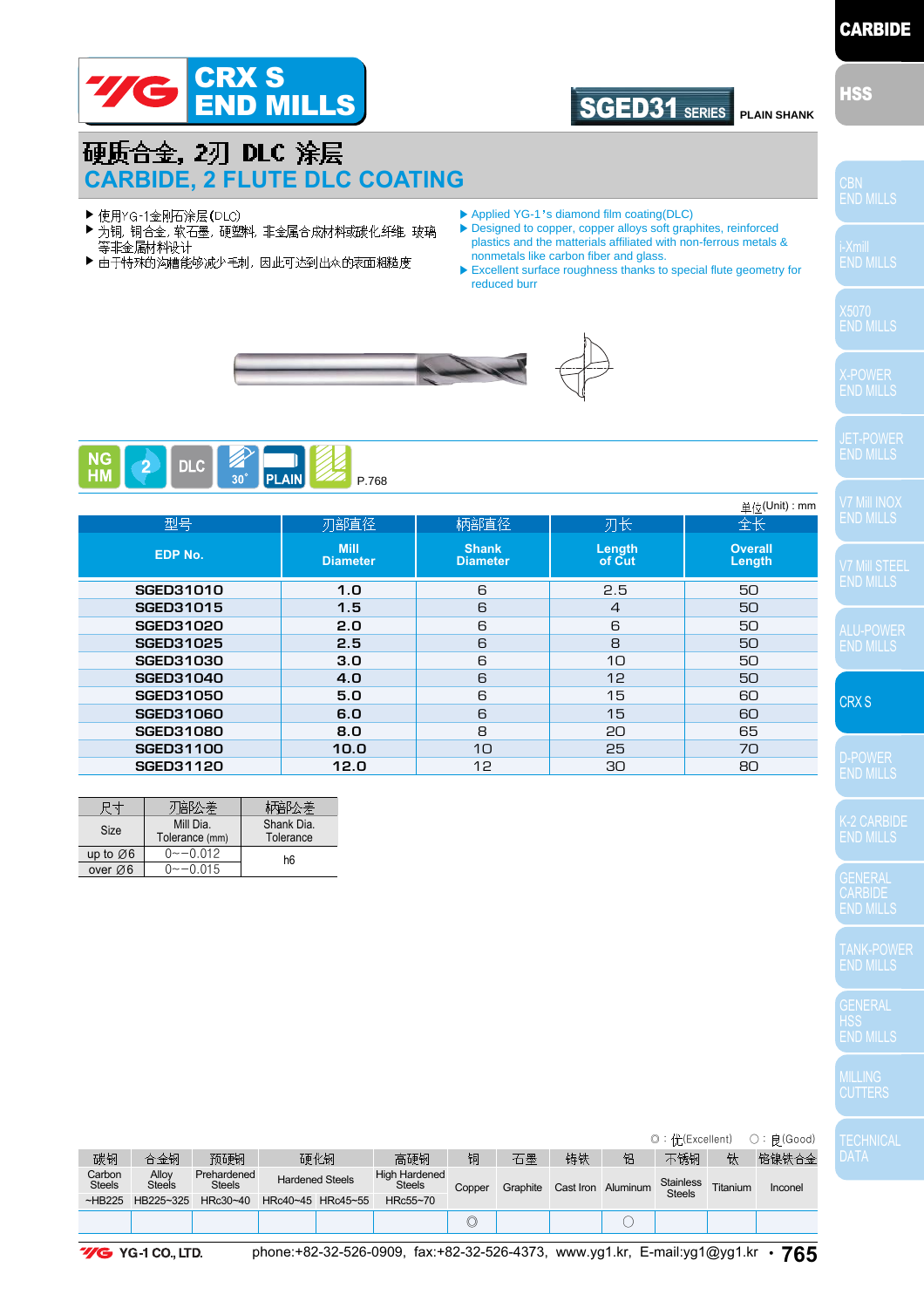



锻造铝

V7 Mill I

CRX S

硬质合金, 2刃 球头 DLC 涂层 **CARBIDE, 2 FLUTE BALL NOSE DLC COATING**

### SGED28 **SERIES**

| 材质              |                          | 锻造铝         | 纯铜                      |             | 热塑性塑料                 |             |  |  |
|-----------------|--------------------------|-------------|-------------------------|-------------|-----------------------|-------------|--|--|
| <b>MATERIAL</b> | <b>WROUGHT ALUMINIUM</b> |             | <b>UNALLOYED COPPER</b> |             | <b>THERMOPLASTICS</b> |             |  |  |
| <b>DIAMETER</b> | <b>RPM</b>               | <b>FEED</b> | <b>RPM</b>              | <b>FEED</b> | <b>RPM</b>            | <b>FEED</b> |  |  |
| 1.0             | 50000                    | 1000        | 42000                   | 930         | 50000                 | 750         |  |  |
| 2.0             | 47520                    | 2068        | 24000                   | 940         | 50000                 | 1500        |  |  |
| 3.0             | 31200                    | 1914        | 15800                   | 870         | 47400                 | 1800        |  |  |
| 4.0             | 22800                    | 1936        | 11500                   | 880         | 34500                 | 1825        |  |  |
| 5.0             | 18500                    | 1936        | 9300                    | 880         | 28000                 | 1825        |  |  |
| 6.0             | 15600                    | 1892        | 7800                    | 860         | 23500                 | 1800        |  |  |
| 8.0             | 12000                    | 1892        | 6000                    | 860         | 18000                 | 1800        |  |  |
| 10.0            | 9600                     | 1936        | 4800                    | 880         | 14500                 | 1825        |  |  |
| 12.0            | 8000                     | 1914        | 4000                    | 870         | 12000                 | 1825        |  |  |

MILLING



RPM = rev./min. FEED = mm/min.



# 硬质合金, 2刃 长颈 球头 DLC 涂层<br>CARBIDE, 2 FLUTE LONG NECK BALL NOSE DLC COATING

SGED27 **SERIES**

| <b>MATERIAL</b> |                 | <b>WROUGHT ALUMINIUM</b> |             | <b>UNALLOYED COPPER</b> |             |            | <b>THERMOPLASTICS</b> |  |  |
|-----------------|-----------------|--------------------------|-------------|-------------------------|-------------|------------|-----------------------|--|--|
| LS.             | <b>DIAMETER</b> | <b>RPM</b>               | <b>FEED</b> | <b>RPM</b>              | <b>FEED</b> | <b>RPM</b> | <b>FEED</b>           |  |  |
|                 | 0.5             | 50000                    | 500         | 50000                   | 500         | 50000      | 380                   |  |  |
|                 | 0.6             | 50000                    | 700         | 50000                   | 650         | 50000      | 450                   |  |  |
|                 | 0.8             | 50000                    | 850         | 44000                   | 770         | 50000      | 600                   |  |  |
| LS              | 1.0             | 50000                    | 1000        | 35000                   | 770         | 50000      | 630                   |  |  |
|                 | 2.0             | 39600                    | 1716        | 19800                   | 780         | 50000      | 1250                  |  |  |
|                 | 3.0             | 26000                    | 1584        | 13000                   | 720         | 39000      | 1512                  |  |  |
| /ER             | 4.0             | 19000                    | 1606        | 9500                    | 730         | 28500      | 1533                  |  |  |
|                 | 5.0             | 15400                    | 1606        | 7700                    | 730         | 23100      | 1533                  |  |  |
|                 | 6.0             | 13000                    | 1584        | 6500                    | 720         | 19500      | 1512                  |  |  |
| ЮX              | 8.0             | 10000                    | 1584        | 5000                    | 720         | 15000      | 1512                  |  |  |
| LS.             | 10.0            | 8000                     | 1606        | 4000                    | 730         | 12000      | 1533                  |  |  |
|                 | 12.0            | 6600                     | 1606        | 3300                    | 730         | 9900       | 1533                  |  |  |
|                 |                 |                          |             |                         |             |            |                       |  |  |



纯铜

RPM = rev./min. 转速/分钟)  $FEED = \text{mm/min.}$  $($ 进给量)

热塑性塑料

0.02D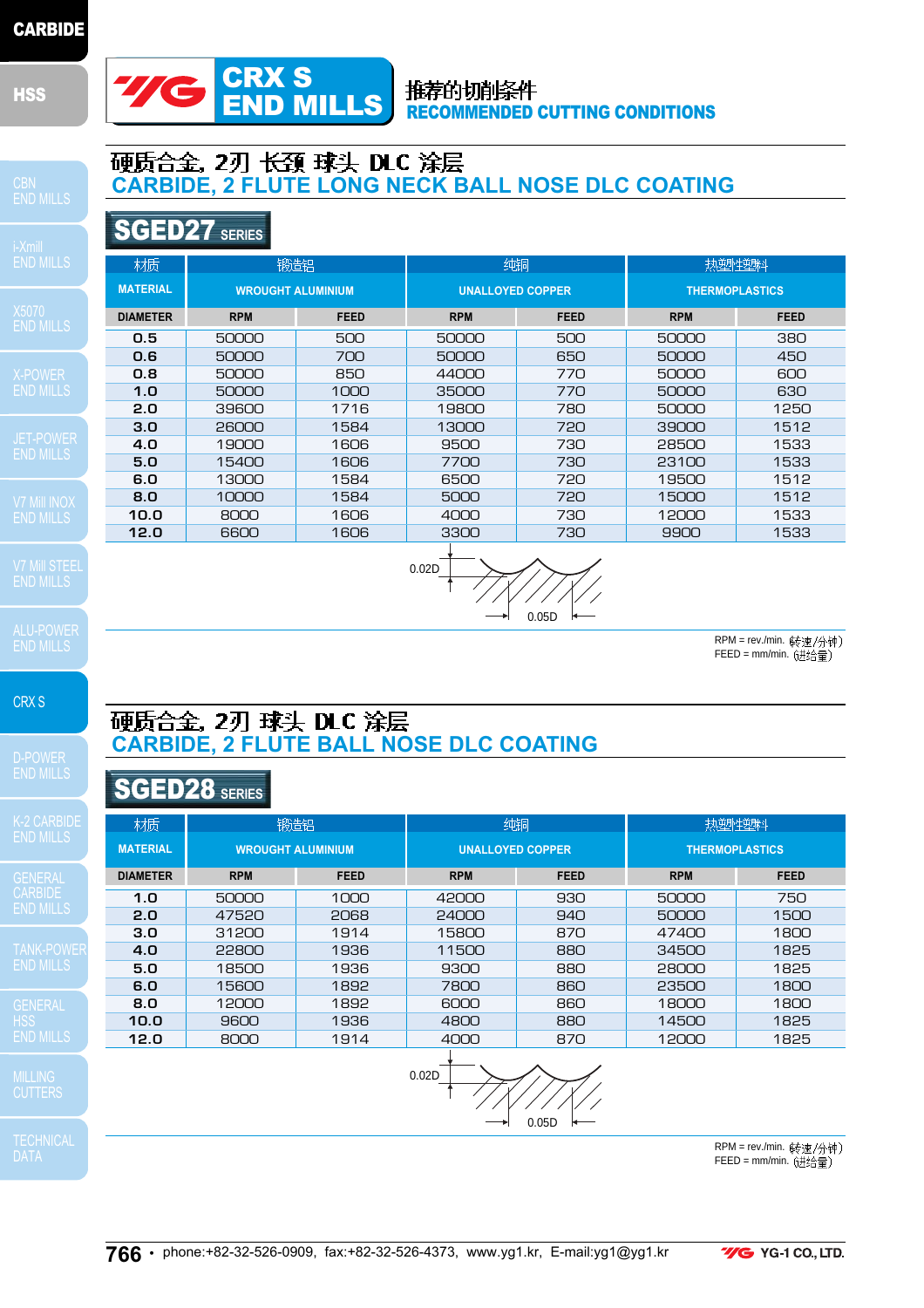### 推荐的切削条件 RECOMMENDED CUTTING CONDITIONS

# 硬质合金, 2刃 长颈 圆鼻铁刀 DLC 涂层 - 开槽<br>CARBIDE, 2 FLUTE LONG NECK CORNER RADIUS DLC COATING - SLOTTING

### SGED29 **SERIES**

**TE** 

CRX S

END MILLS

| 材质              | 锻造铝<br><b>WROUGHT ALUMINIUM</b> |             | 纯铜<br><b>UNALLOYED COPPER</b> |             | 热塑性塑料<br><b>THERMOPLASTICS</b> |             |  |
|-----------------|---------------------------------|-------------|-------------------------------|-------------|--------------------------------|-------------|--|
| <b>MATERIAL</b> |                                 |             |                               |             |                                |             |  |
| <b>DIAMETER</b> | <b>RPM</b>                      | <b>FEED</b> | <b>RPM</b>                    | <b>FEED</b> | <b>RPM</b>                     | <b>FEED</b> |  |
| 1.0             | 50000                           | 1000        | 50000                         | 1000        | 50000                          | 700         |  |
| 2.0             | 50000                           | 1800        | 50000                         | 1700        | 50000                          | 1400        |  |
| 3.0             | 50000                           | 2600        | 44500                         | 2350        | 50000                          | 2100        |  |
| 4.0             | 50000                           | 3680        | 33400                         | 2100        | 50000                          | 2600        |  |
| 5.0             | 50000                           | 4300        | 27000                         | 2100        | 50000                          | 3400        |  |
| 6.0             | 44500                           | 4670        | 22300                         | 2100        | 50000                          | 4200        |  |
| 8.0             | 33400                           | 4560        | 16700                         | 2100        | 50000                          | 5700        |  |
| 10.0            | 26700                           | 4770        | 13370                         | 2100        | 40000                          | 5500        |  |
| 12.0            | 22200                           | 4660        | 11100                         | 2100        | 33500                          | 5600        |  |



RPM = rev./min. 转速/分钟)  $FEED = \text{mm/min.}$  $($ 进给量

CRX S

### 硬质合金,2刃 长颈 圆鼻铁刀 DLC 涂层 - 侧铣 **CARBIDE, 2 FLUTE LONG NECK CORNER RADIUS DLC COATING - SIDE CUTTING**

### SGED29 **SERIES**

| 材质              | 锻造铝                      |             | 纯铜                      |             | 热塑性塑料                 |             |  |
|-----------------|--------------------------|-------------|-------------------------|-------------|-----------------------|-------------|--|
| <b>MATERIAL</b> | <b>WROUGHT ALUMINIUM</b> |             | <b>UNALLOYED COPPER</b> |             | <b>THERMOPLASTICS</b> |             |  |
| <b>DIAMETER</b> | <b>RPM</b>               | <b>FEED</b> | <b>RPM</b>              | <b>FEED</b> | <b>RPM</b>            | <b>FEED</b> |  |
| 1.0             | 50000                    | 1400        | 50000                   | 1200        | 50000                 | 1200        |  |
| 2.0             | 50000                    | 2800        | 50000                   | 2500        | 50000                 | 2500        |  |
| 3.0             | 50000                    | 4200        | 50000                   | 3700        | 50000                 | 3700        |  |
| 4.0             | 50000                    | 5300        | 50000                   | 4700        | 50000                 | 5000        |  |
| 5.0             | 50000                    | 6500        | 40000                   | 4800        | 50000                 | 6500        |  |
| 6.0             | 50000                    | 7850        | 33400                   | 4900        | 50000                 | 7500        |  |
| 8.0             | 37500                    | 7850        | 25000                   | 4700        | 50000                 | 8400        |  |
| 10.0            | 30000                    | 7850        | 20000                   | 4800        | 40000                 | 8400        |  |
| 12.0            | 25000                    | 7850        | 16700                   | 4700        | 33500                 | 8400        |  |



RPM = rev./min. 转速/分钟)  $FEED = \text{mm/min.}$  $($   $\frac{1}{2}$   $\frac{1}{2}$   $\frac{1}{2}$   $)$ 

**CARBIDE** 

HSS